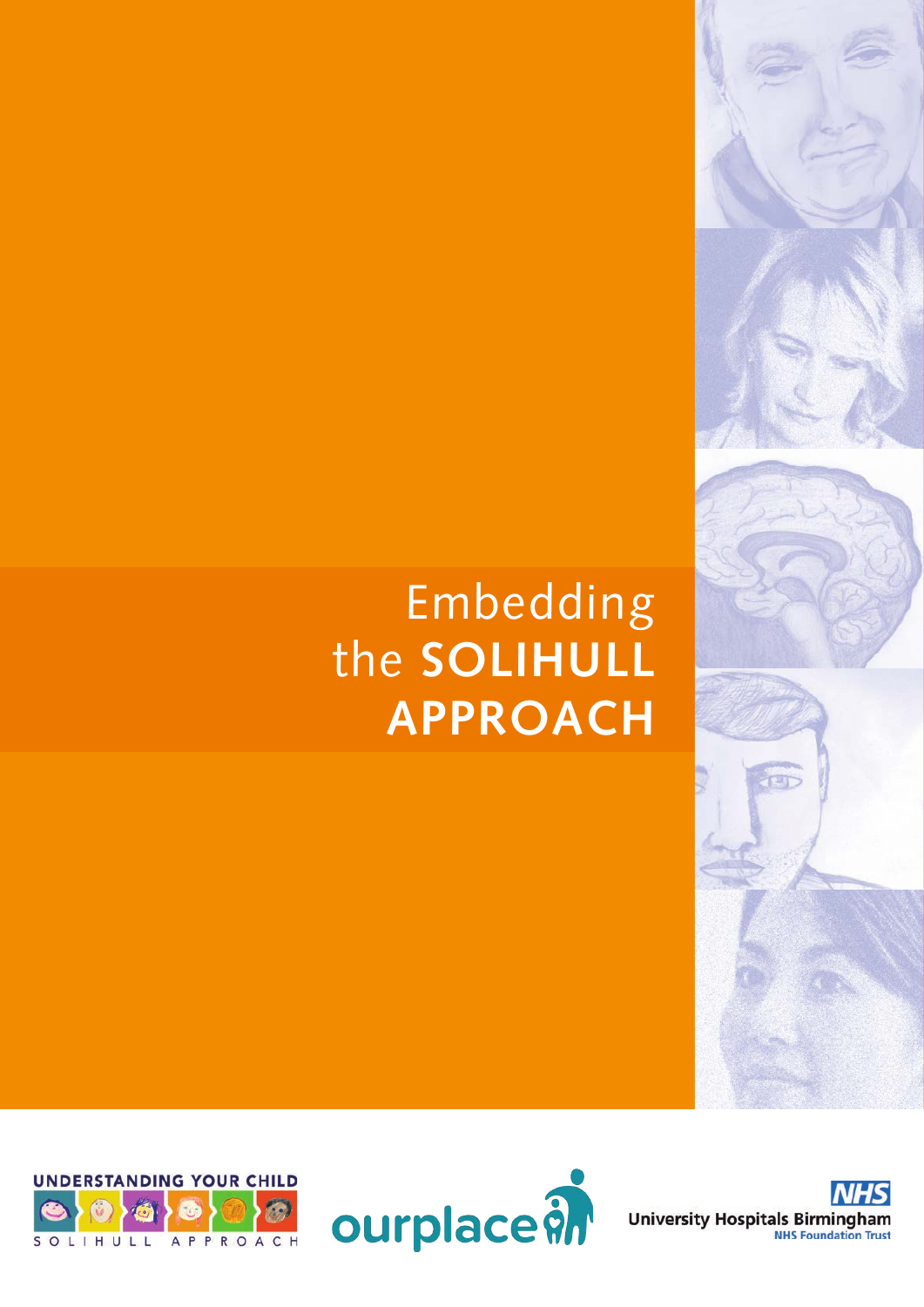## **INTRODUCTION**

**This is a guide to sustainability, of moving theory into practice. It is about follow on planning from delivering the 2 Day Foundation training.**

When planning your Solihull Approach training, whether it is for 10 colleagues or 3,000 practitioners, the most value will be gained from your investment if you put in place a plan for moving theory into practice.

## **This guide will cover:**

- Moving theory into practice.
- Set up work discussion groups.
- Set up Solihull Approach Advanced Training seminars
- Set up an annual Solihull Approach shared learning event
- Set up a Trainers' learning group
- Set up an annual Trainer's Day
- Set up support for Parenting Facilitators

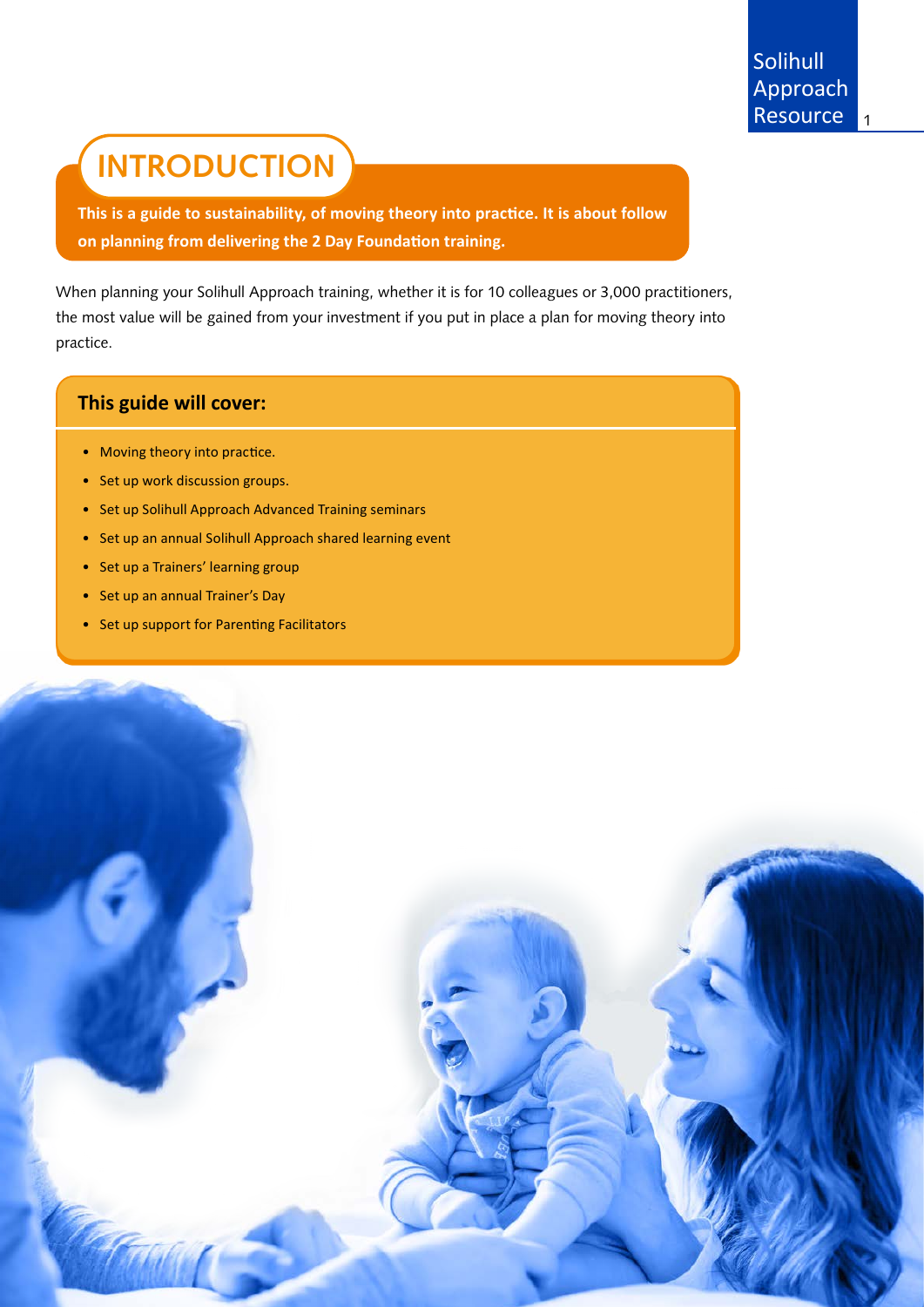## **Moving Theory into Practice**

Moving theory into practice is always crucial, but it is also a challenge! Training can be a waste of time and money if there is no thought as to how it applies outside the training room.



Practitioners evidently enjoy the training

and report that it is very useful, but if the learning stays in the training room then what good is it?

Ways of supporting theory into practice is a constant consideration in the Solihull Approach team. Often the actions are not complicated, but they require planning to operationalise them.

- » Set up work discussion groups
- » Set up Solihull Approach Advanced Training seminars
- » Set up an annual Solihull Approach shared learning event
- » Set up awareness sessions for managers and/or the Solihull Approach to Management training

## **If you have or plan to have in-house Solihull Approach Trainers cascading the training:**

- » Set up a Trainers' learning group
- » Set up an annual Trainer's Day

## **If you have or plan to have Solihull Approach Parenting Facilitators:**

- » Set up a Parenting Facilitators' learning group
- » Set up a Parenting Facilitators' network meeting (2-3 times a year)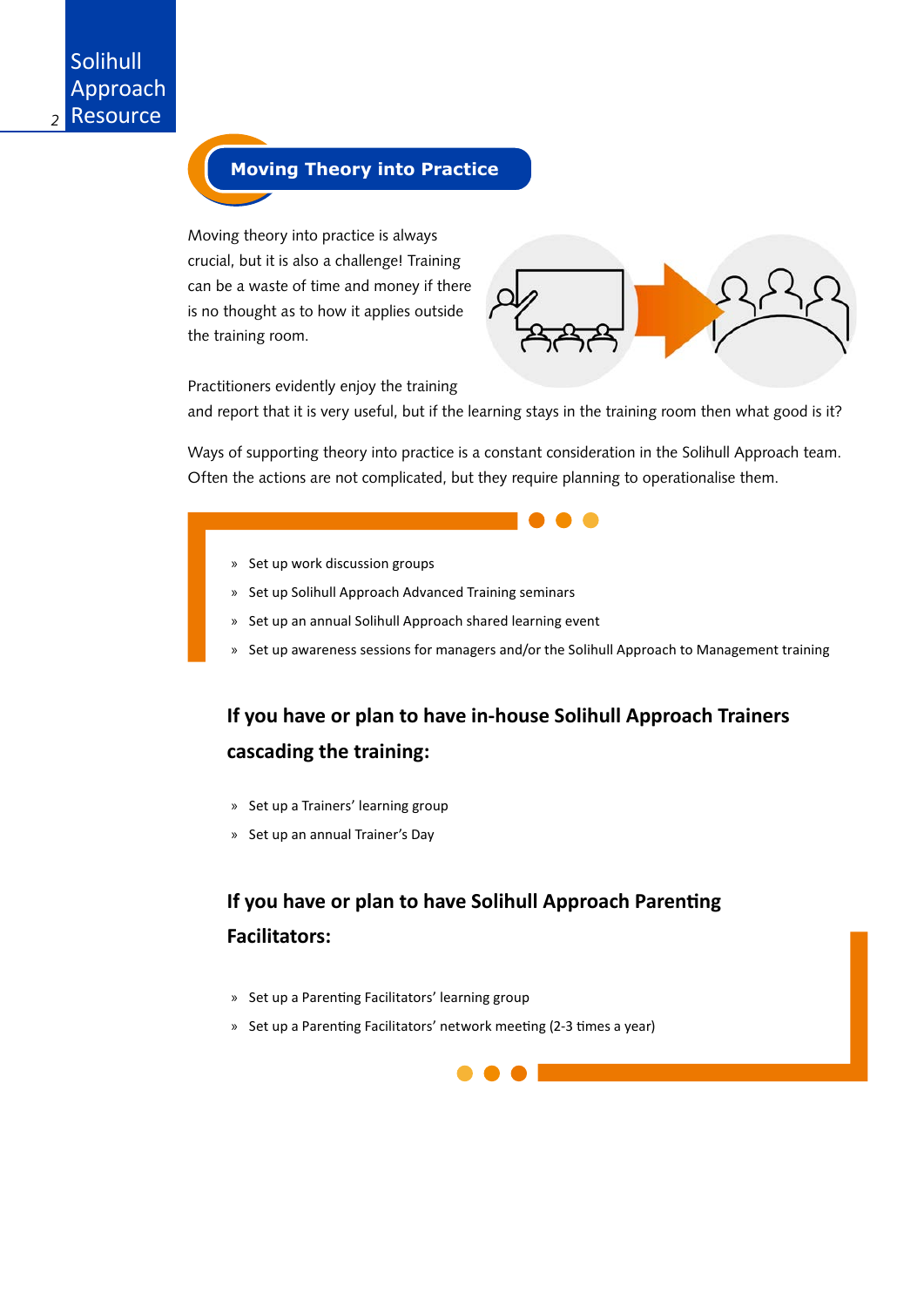## **Set Up Work Discussion Groups**

Kent, in its large roll out, included work discussion sessions after the 2 Day Foundation training and generally areas now build in mandatory attendance at four to six work discussion sessions into their plan for roll outs.



Northern Ireland developed a toolkit to support the provision of these sessions, as did North Lanarkshire and they have generously made these available for download on the Solihull Approach website:

## **www.solihullapproachparenting.com**

### **Key Factors:**

- Decide whether practitioners should participate in 4 groups post training or 6 groups.
- Decide whether they will receive a certificate after the training or after the training plus work discussion groups.
- Decide whether they should then attend a certain number of work discussion groups per year.

In many areas and for many professional groups, having a reflective space to think about work is not yet built into the culture of the workplace. The Solihull Approach can be used to begin or strengthen the process, as the model is all about relationships and having a space to think.

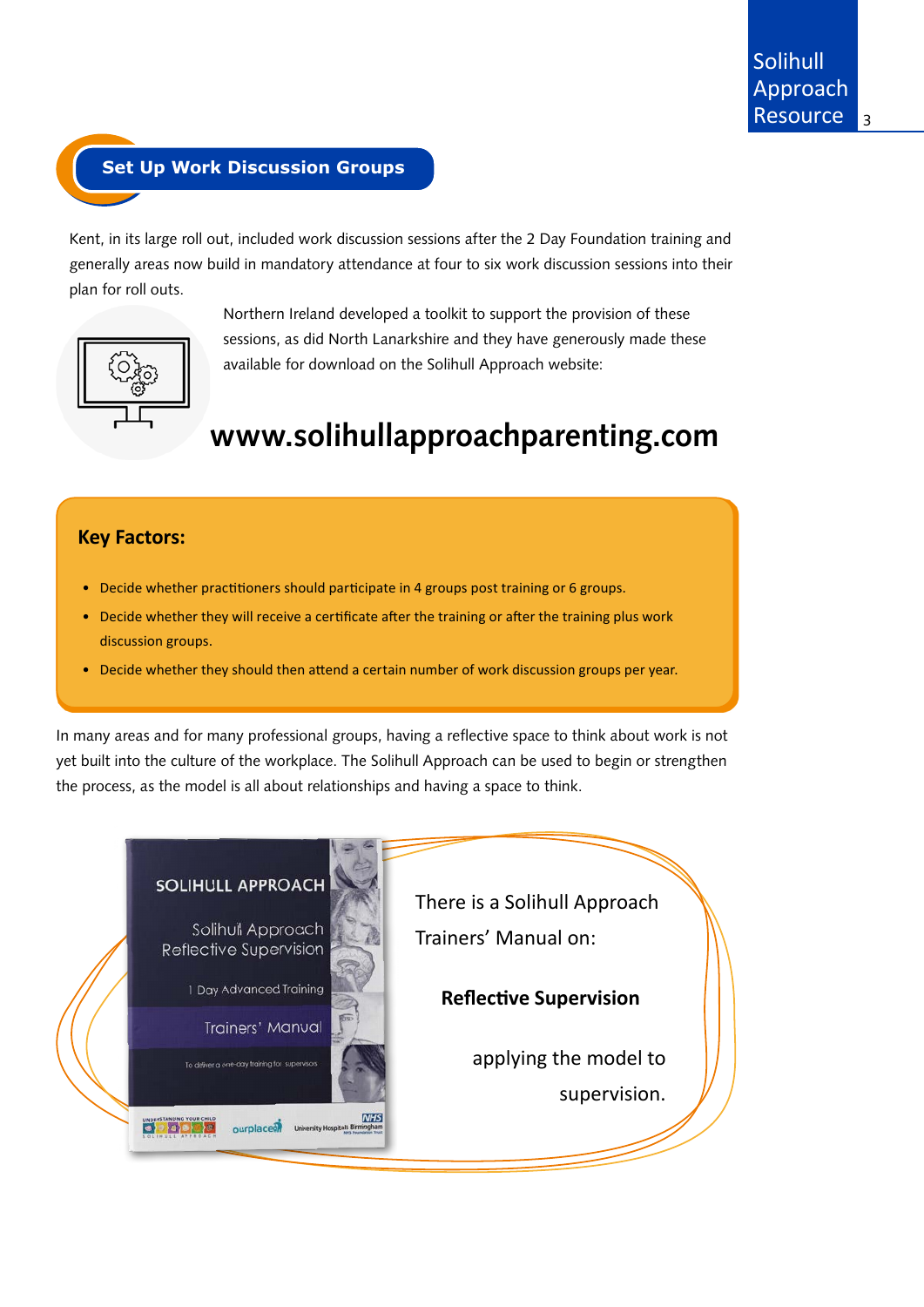

Set up Solihull Approach Advanced Training seminars for practitioners who have completed the 2 Day Foundation training.

This will deepen both their knowledge and the application of the model to important areas such as trauma.

The seminars also contribute to practitioners' ongoing CPD (Continued Professional Development) requirements.





The seminars act as a quick refresh for understanding the model and then introduce new information on the topic, followed by a recent relevant area of research and time for reflection to integrate this new knowledge with the Solihull Approach model.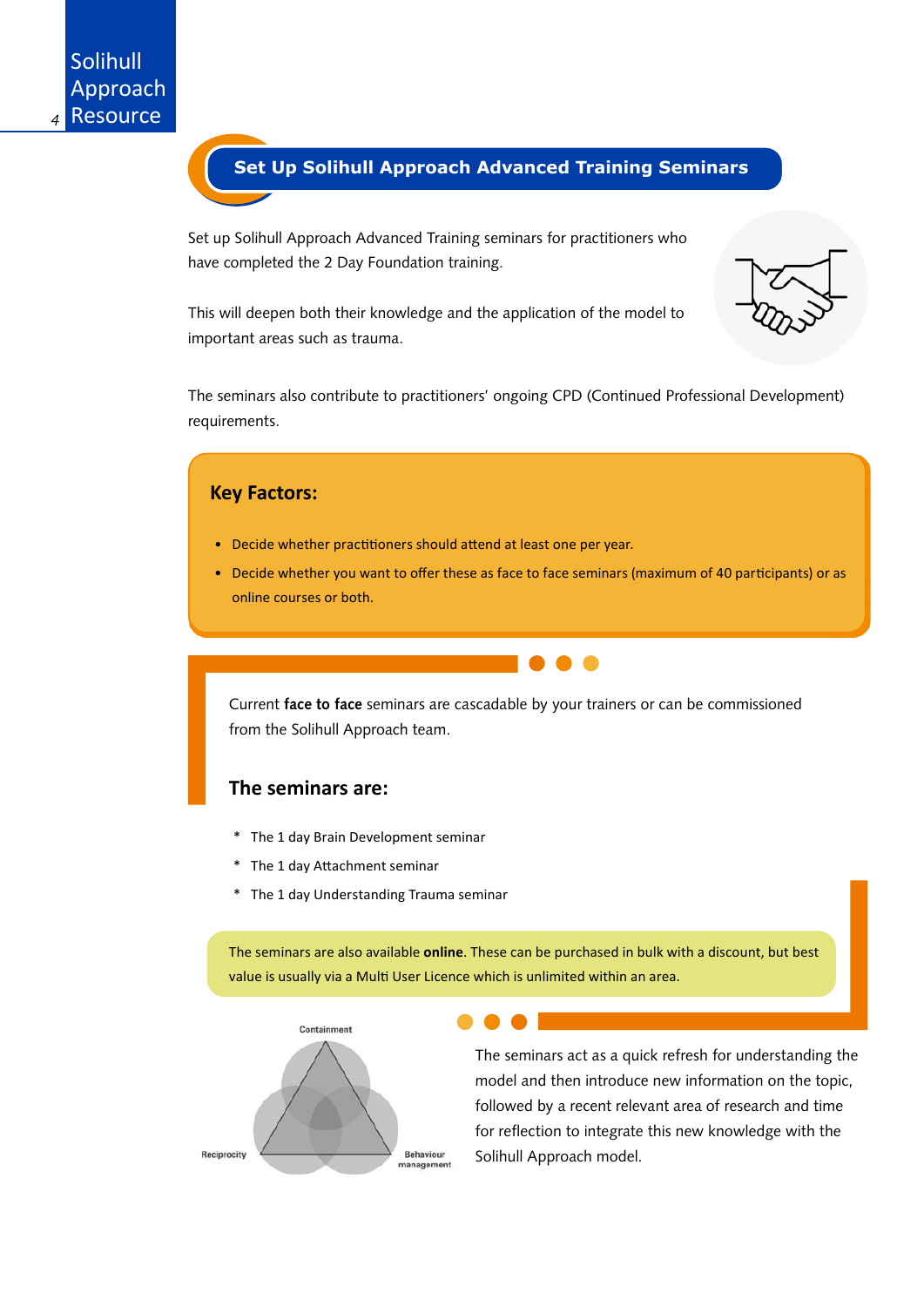## **Set Up an Annual Solihull Approach Shared Learning Event**

#### **Key Factors:**

• Decide on when to set up the first annual Solihull Approach shared learning event.

The main aim of this event is to provide the opportunity for practitioners to showcase their work using the Solihull Approach to each other.



This both shares learning and celebrates achievement.

It supports practitioners to move theory into practice. Practitioners see how other people are applying the model. The shared learning event sets up a reflective space amidst busy work days to have time to think further about how the Solihull Approach applies to practice.

The Solihull Approach office can share ideas from other areas for this day.

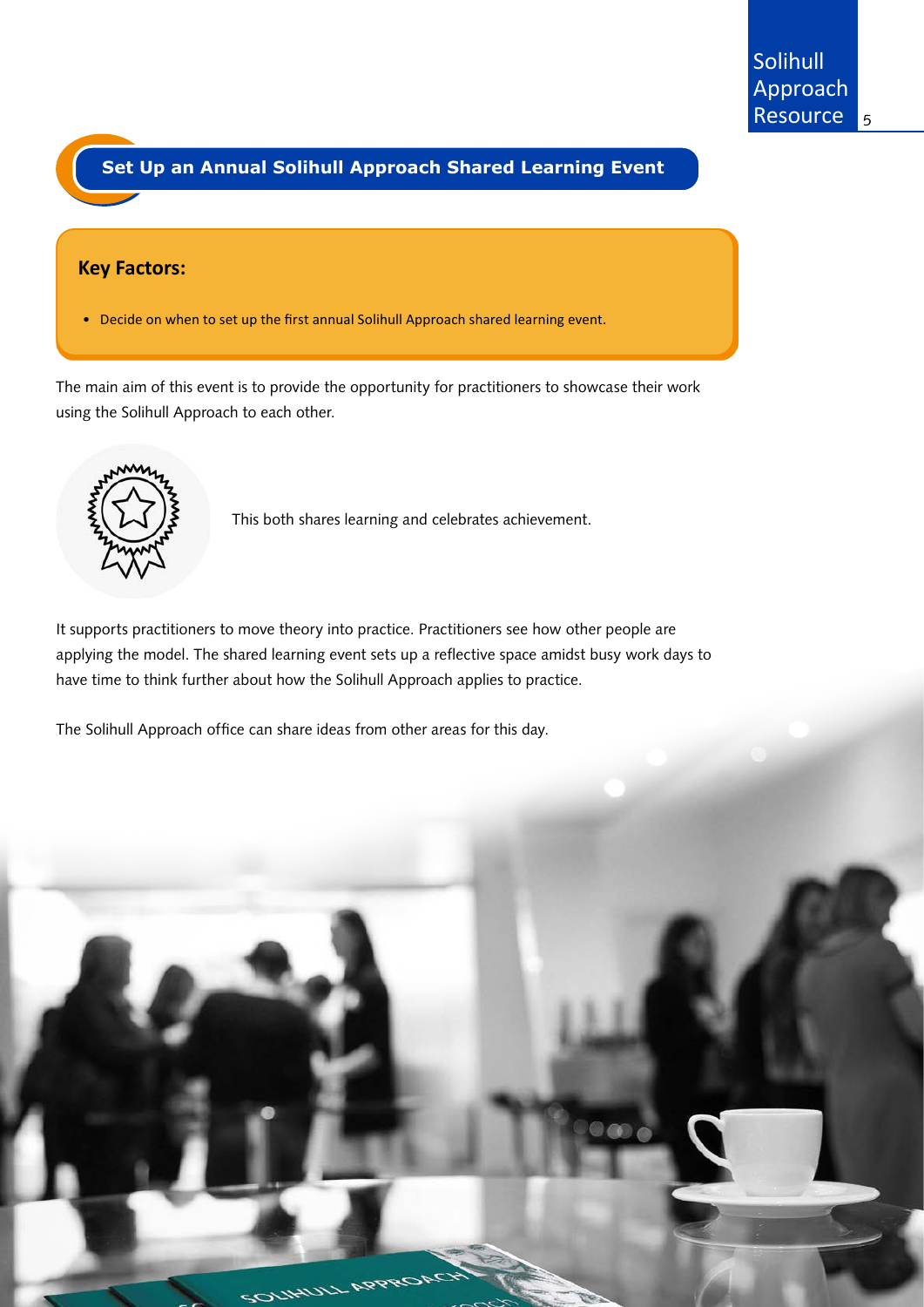**Set Up Awareness Sessions for Managers and/or the Solihull Approach to Management Training**



There is a free Powerpoint available to run a 2 hour awareness session for managers.

For managers who have already completed a 2 Day Foundation Training, there is a 1 day training on the Solihull Approach to Management. This applies the model to management.





For managers who have not completed the 2 Day Foundation Training, there is a 2 day training which introduces the Solihull Approach model and then applies it to the tasks of management.



**Have your managers already completed a 2 Day Foundation Training?**

#### If not,

- Decide on the delivery of the 2 hour awareness session for managers.
- Decide whether or when to apply the Solihull Approach to the tasks of management.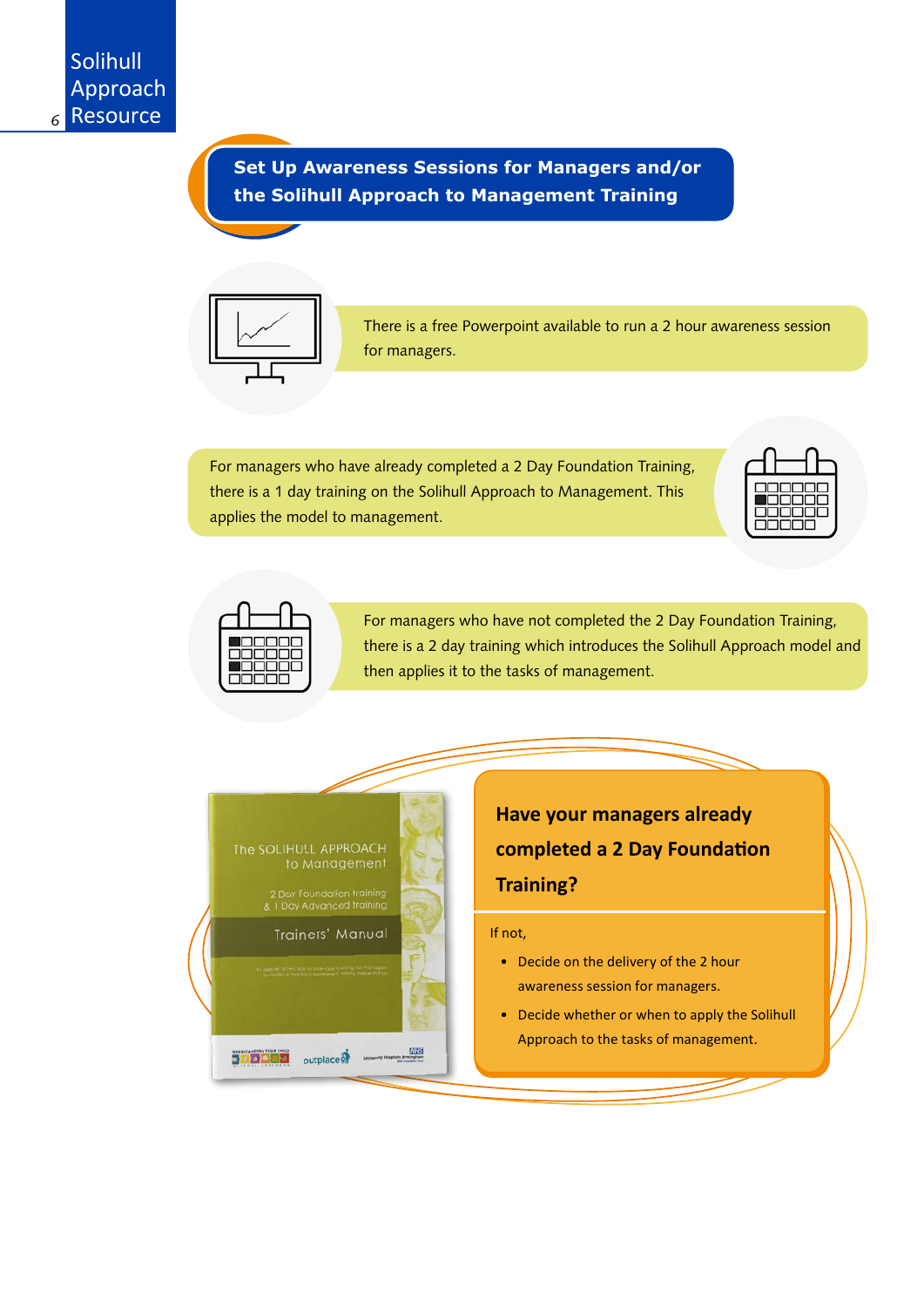## **Set Up a Trainers' Learning Group**

Whether you have a small or large group of trainers you can support them by creating time for the group to meet to share learning.

#### **Key Factors:**

- Decide on who is the co-ordinator to make this happen.
- Decide on how often the group should meet and for how long.



For example, it may be helpful for trainers to meet more often at the beginning of a roll out, moving to quarterly later on.

## **It provides time to:**

- \* Revisit the model
- \* Share tips for working with groups
- \* Solve any training provision difficulties

Cascade training in itself usually moves practitioners into a greater understanding of the model, both because of the further training and because they really have to understand the model in order to explain it to others.

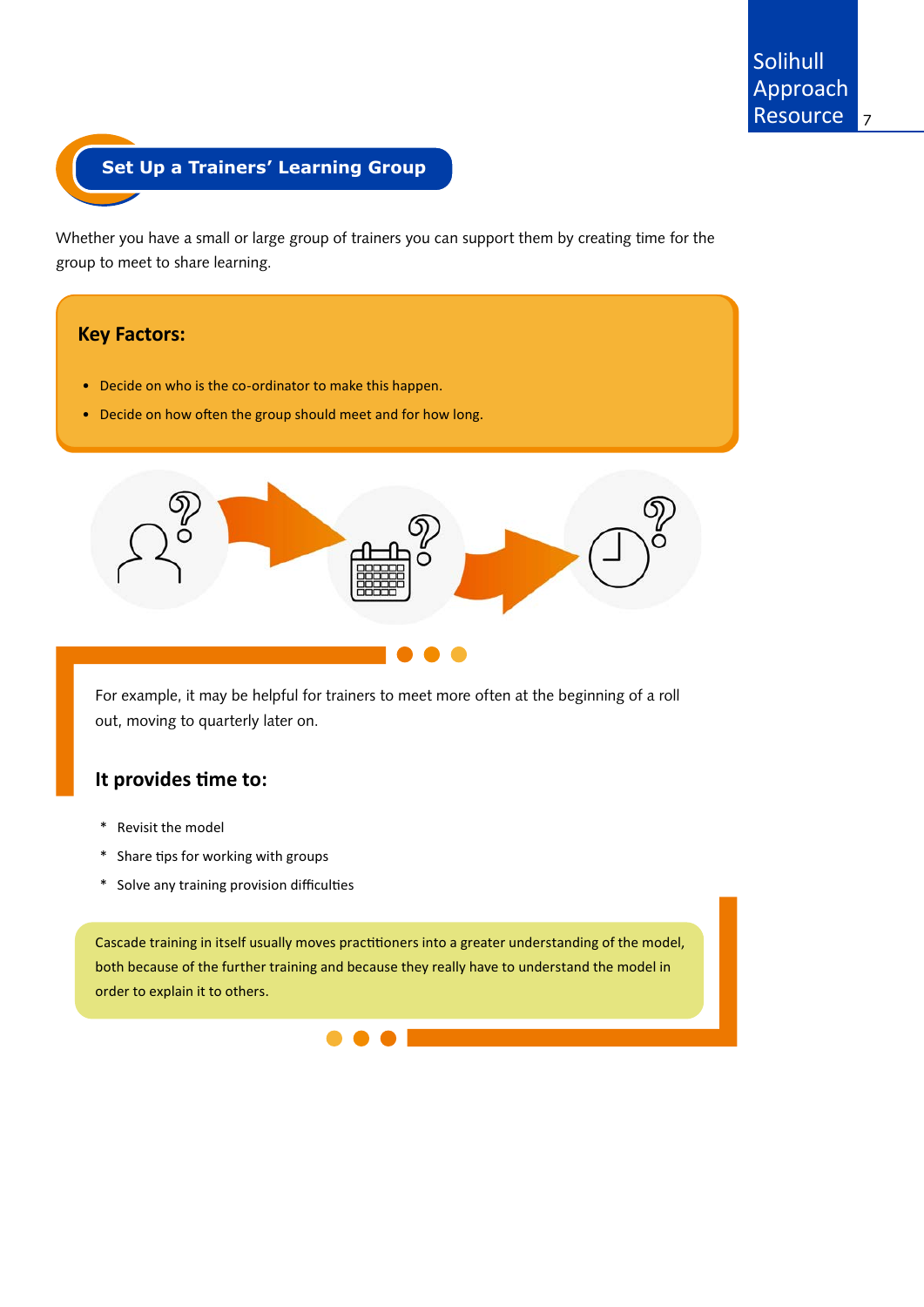

If you are cascading the training to large numbers of practitioners and have a large number of trainers, you could hold an annual Trainers' Day for your Solihull Approach cascade trainers.

A Trainers' Day supports your trainers through sharing practice and celebrating their work.

### **It provides the opportunity to highlight:**

- New research papers on the Solihull Approach.
- Relevant new initiatives from the Solihull Approach.
- Relevant new local strategic initiatives and how these fit with the Solihull Approach i.e. how the Solihull Approach model can be applied to new initiatives.
- Relevant new UK initiatives and how these fit with the Solihull Approach.

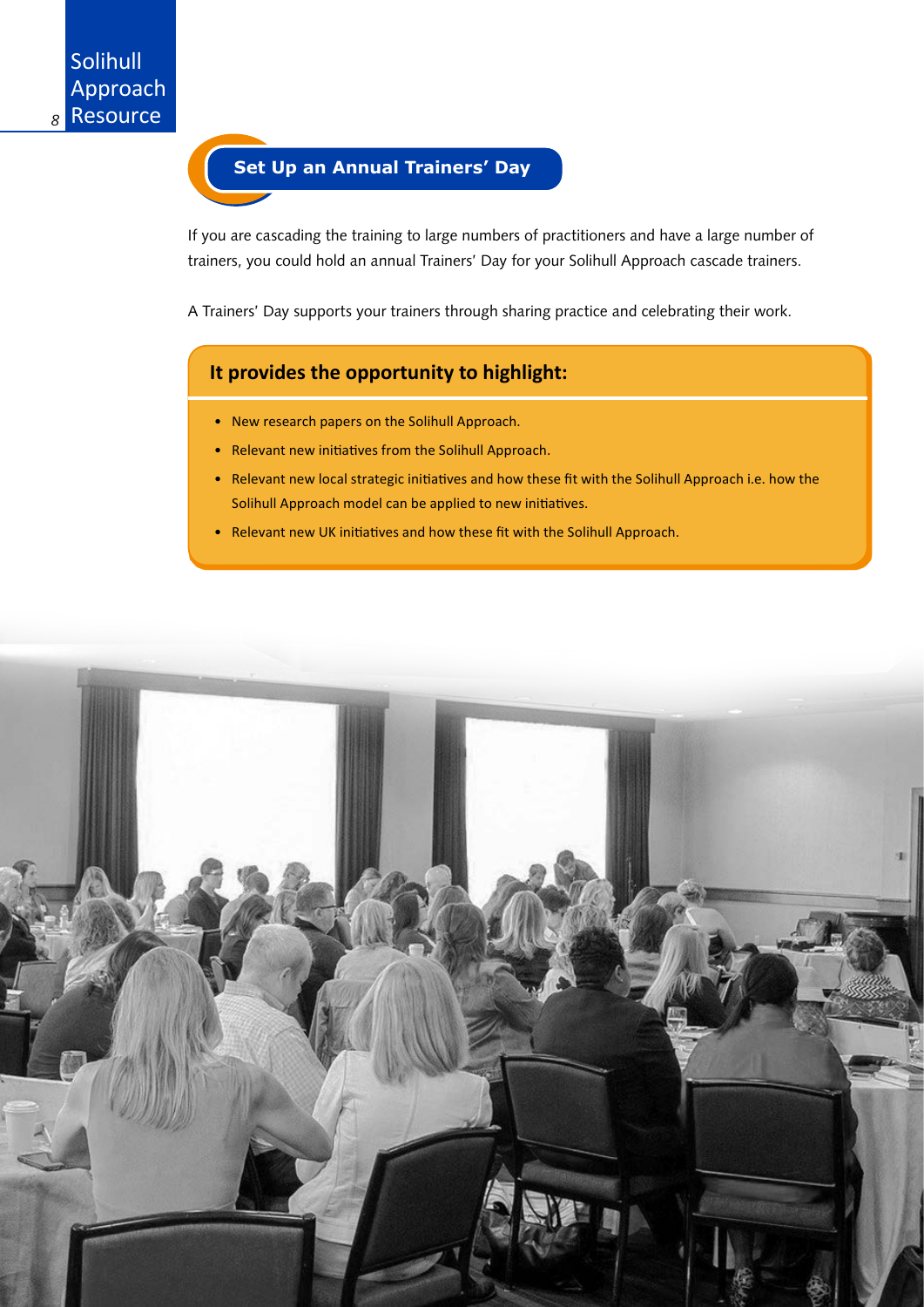## **Set up support for Parenting Facilitators**

- » Set up a Parenting Facilitators' learning group
- » Set up a mentoring system for Parenting Facilitators
- » Set up a Parenting Facilitators' network meeting (e.g. 2 to 3 times a year)

If you are training practitioners in the 2 Day Foundation Training with a view to training facilitators for the Solihull Approach parenting courses (antenatal, postnatal, 'Understanding your child's behaviour') or foster carers' course, then they require a system to support delivery of groups for parents. You may already have this in place.

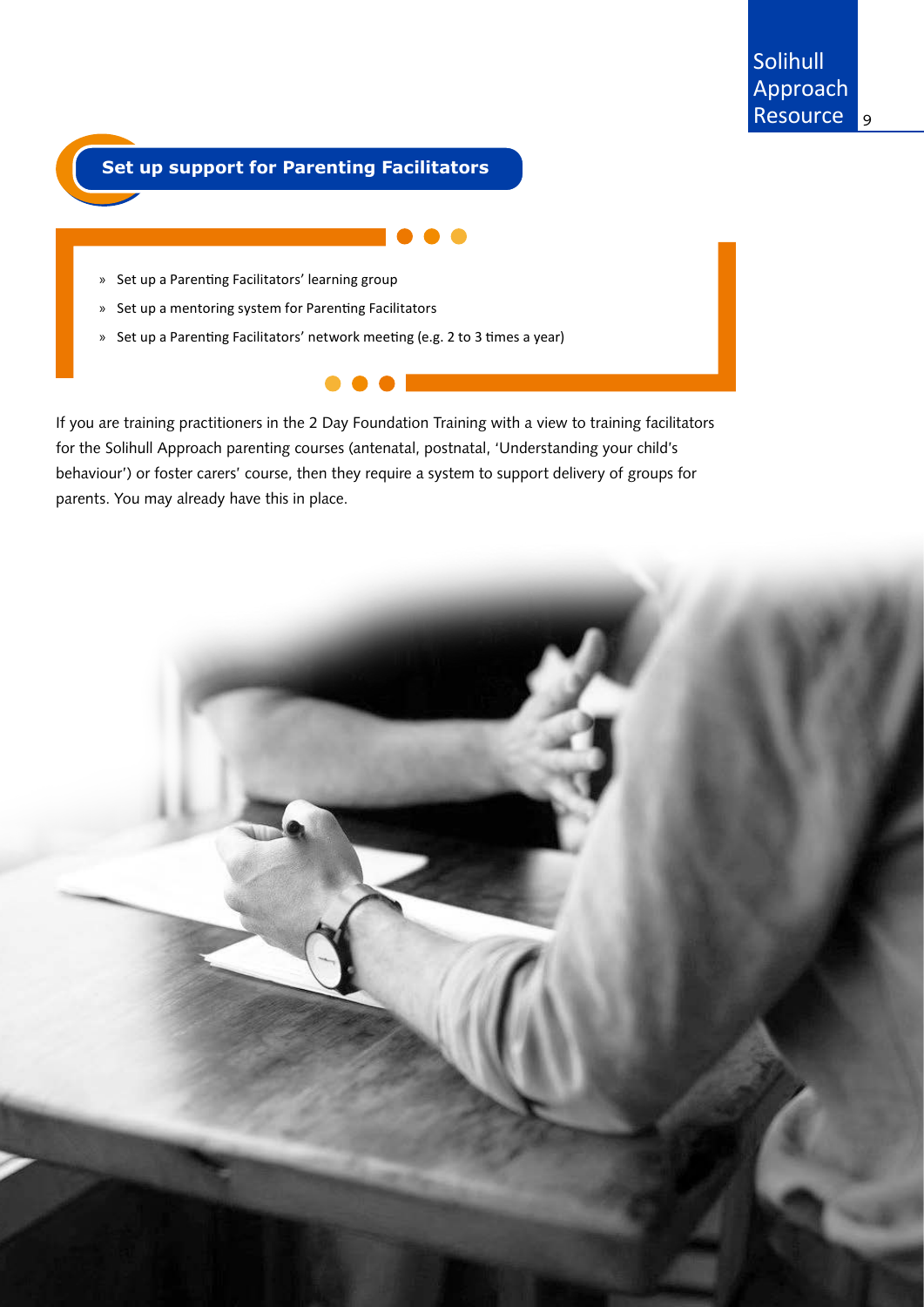| Solihull<br>Approach<br>Resource |        |
|----------------------------------|--------|
|                                  | Notes: |
|                                  |        |
|                                  |        |
|                                  |        |
|                                  |        |
|                                  |        |
|                                  |        |
|                                  |        |
|                                  |        |
|                                  |        |
|                                  |        |

*<sup>10</sup>* Resource